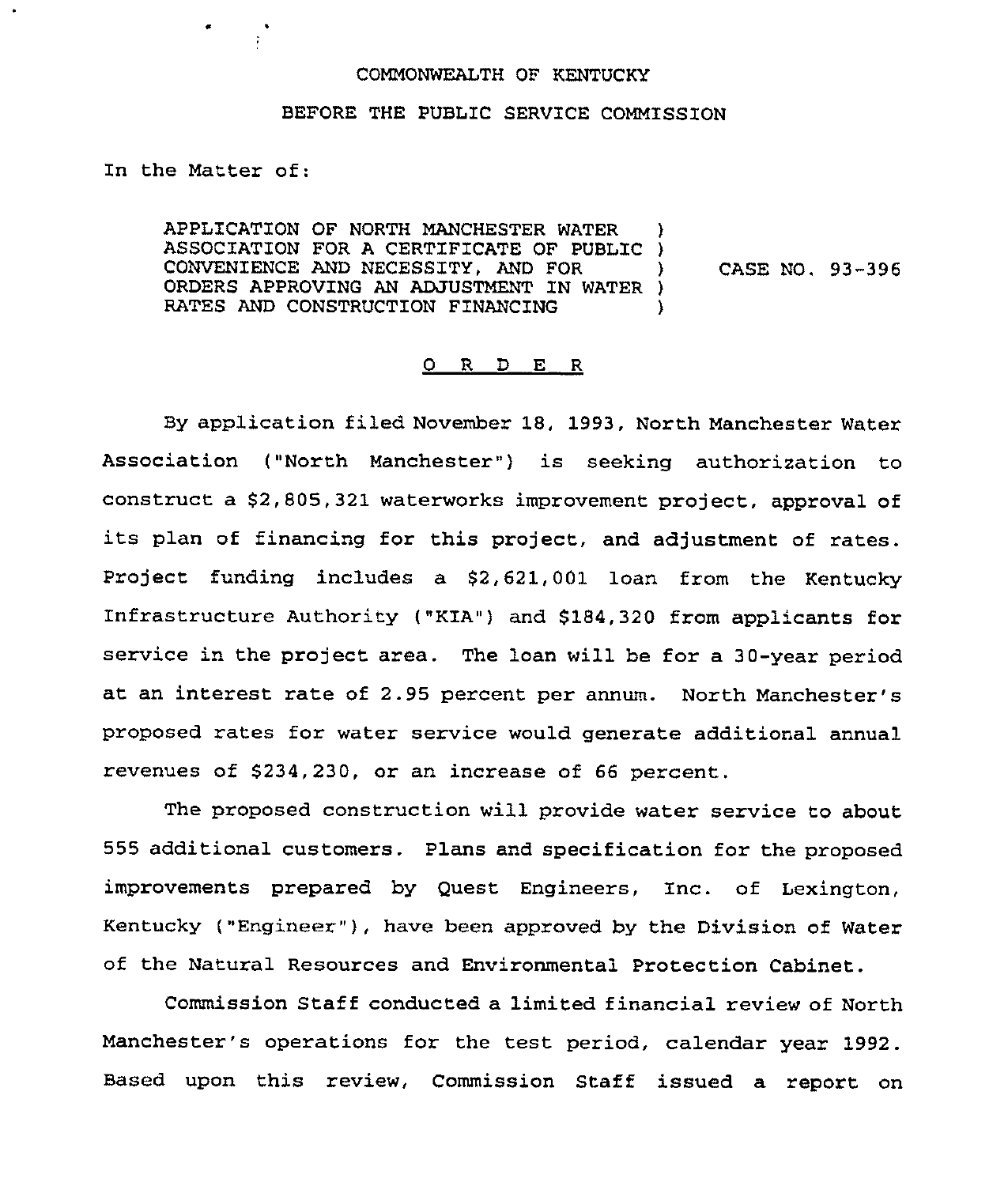February 17, 1994 recommending an increase in annual operating revenues of  $$204,373.$ 

 $\mathbf{r} = (1, \ldots, 1, \ldots, \mathbf{r})$ 

By Order dated February 17, 1994, the Commission advised North Manchester that comments on the Staff Report or a request for a public hearing must be submitted no later than March 4, 1994 or this case would stand submitted to the Commission for decision. On March 4, 1994, North Manchester filed comments requesting that the Commission Staff re-evaluate its rate analysis. This request was based upon an increase in the number of new customers that will actually be served by the proposed construction.

In its application North Manchester estimated that 384 new customers would be added to the system as a result of the proposed construction. However, as of the date of the Staff Report North Manchester had received 555 Water User Agreements. Accordingly, Commission Staff prepared an amended report to include the impact of 171 additional customers on North Manchester's revenue requirement. The Amended Staff Report was issued on March 31, 1994 recommending an increase in annual operating revenues of \$184,476 for a total required operating revenue from rates of \$586,270. Comments to the Amended Staff Report were due on April 15, 1994, however, none were filed.

The Commission, having reviewed the evidence of record and being otherwise sufficiently advised, finds that:

1. Public convenience and necessity require that the construction proposed be performed and that a Certificate of Public Convenience and Necessity be granted.

 $-2-$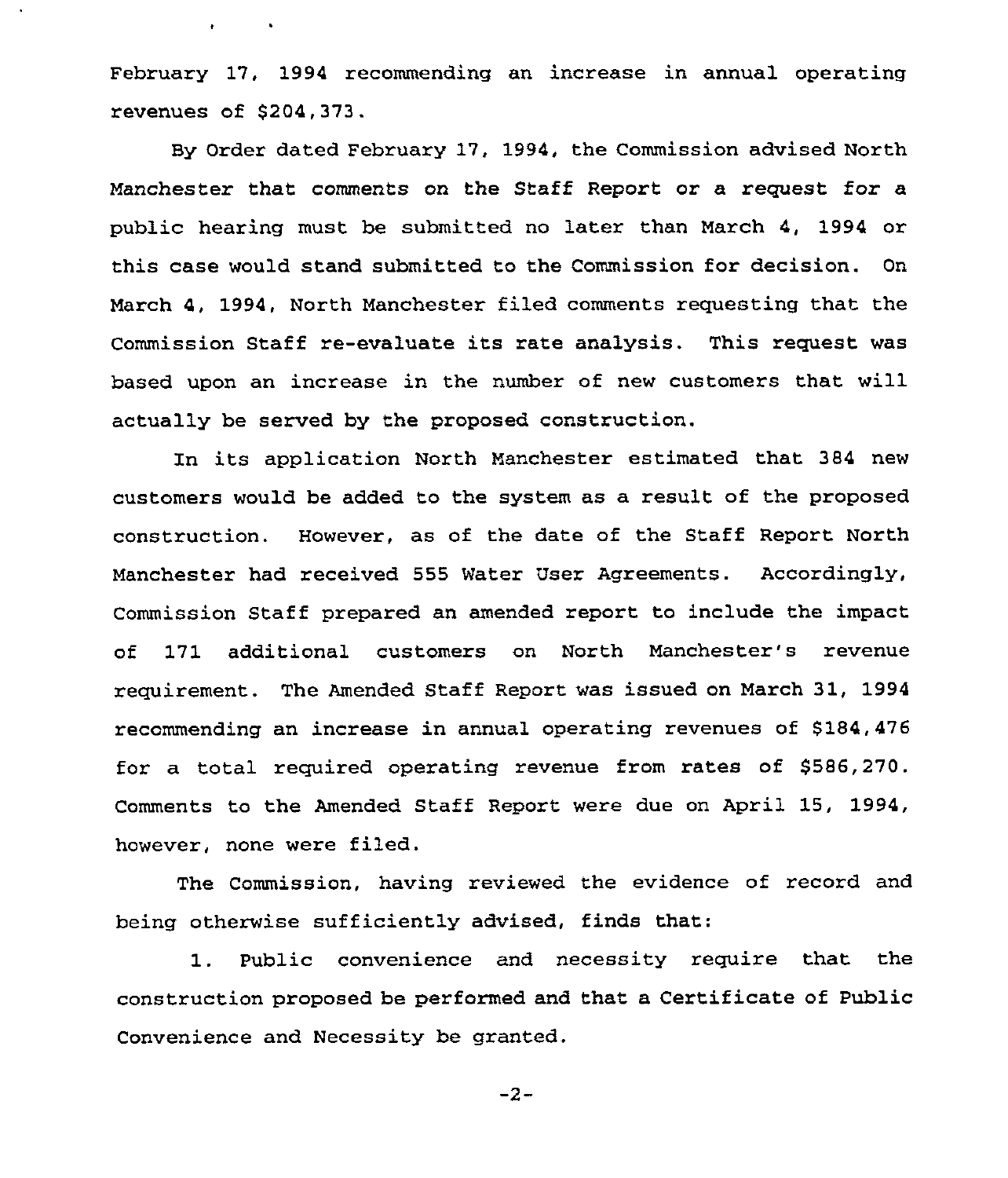2. The proposed construction consists of about 66.8 miles of 8-, 6-, 4- and 3-inch diameter pipelines, a hydropneumatic pump station, two booster pump stations, a water storage tank, and related appurtenances. After allowances are made for fees, contingencies, and other indirect costs, the total cost of this project is approximately \$2,805,321.

 $\mathbf{a} = \mathbf{a} \times \mathbf{a}$  .  $\mathbf{a} = \mathbf{a} \times \mathbf{a}$ 

3. North Manchester should monitor the adequacies of the expanded water distribution system after construction. If the level of service is inadequate or declining or the pressure to any customer is outside the requirements of 807 KAR 5:066, Section 5(1), North Manchester should take immediate action to maintain the level of service in conformance with the regulations of the Commission.

4. North Manchester should obtain approval from the Commission prior to performing any additional construction not expressly authorized by this Order.

5. Any deviation from the construction approved should be undertaken only with the prior approval of the Commission.

6. North Manchester should furnish documentation of the total costs of this project including the cost of construction and all other capitalized costs (engineering, legal, administrative, etc.) within <sup>60</sup> days of the date that construction is substantially completed. Construction costs should be classified into appropriate plant accounts in accordance with the Uniform System of Accounts for Water Utilities prescribed by the Commission.

$$
-3-
$$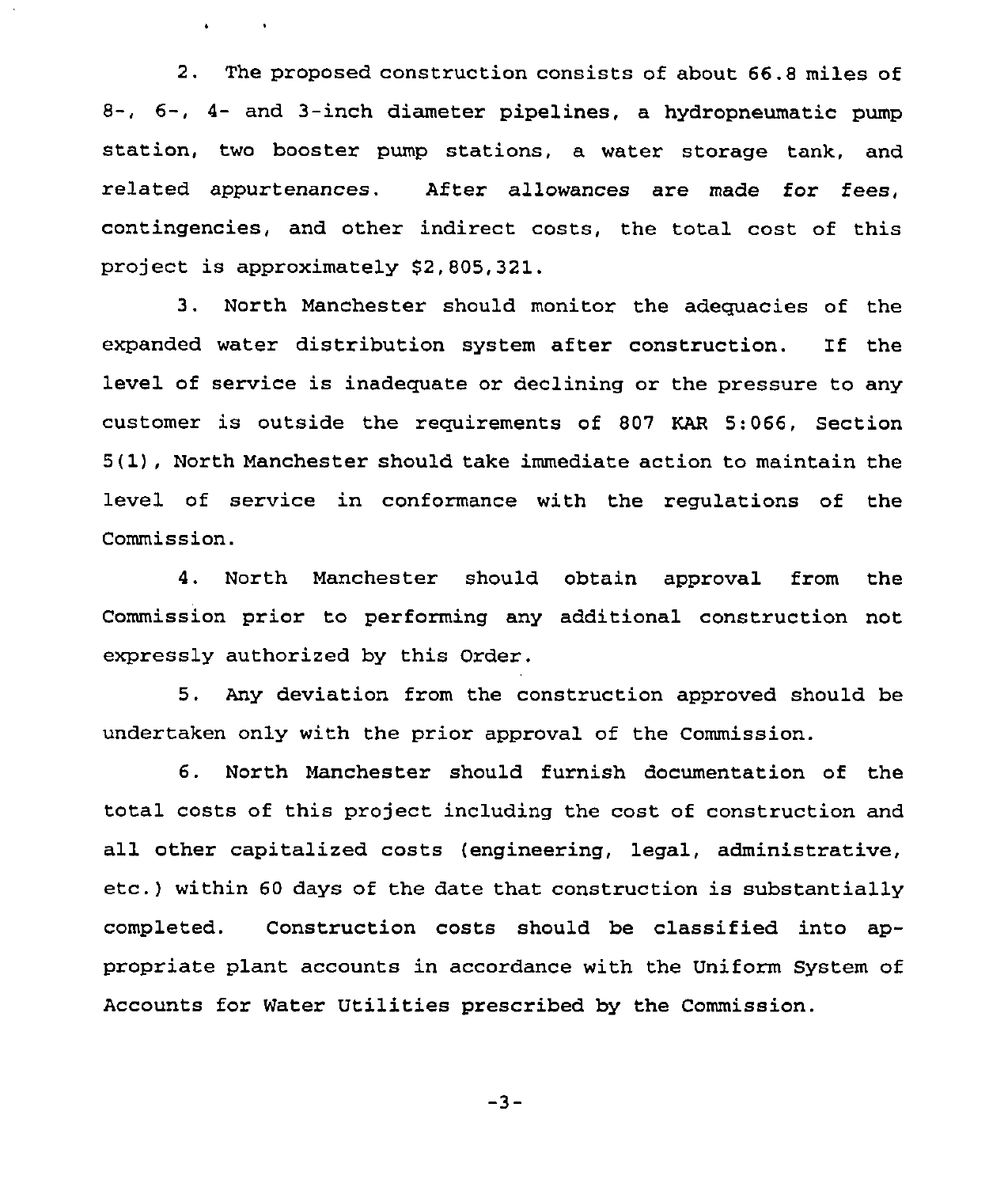7. North Manchester should reguire construction to be inspected under the general supervision of a professional engineer with a Kentucky registration in civil or mechanical engineering, to ensure that the construction work is done in accordance with the contract drawings and specifications and in confoxmance with the best practices of the construction trades involved in the project.

 $\mathcal{A}(\mathcal{A})$  and  $\mathcal{A}(\mathcal{A})$ 

8. North Manchester should furnish, within 60 days of the date of substantial completion of this construction, a copy of the "as-built" drawings and a signed statement of the Engineer that the construction has been satisfactorily completed in accordance with the contract plans and specifications.

9. The financing plan proposed by North Manchester is for lawful objects within the corporate purpose of its utility operations, is necessary and appropriate for and consistent with the proper performance of the utility's service to the public and will not impair its ability to perform that service, and is reasonably necessary and appropriate for such purpose. It should therefore be approved.

10. The recommendations and findings presented in the Staff Report and revised in the Amended Staff Report are supported by the evidence of record, are reasonable, and are hereby adopted as the findings of the Commission in this proceeding and incorporated by reference as if fully set out herein.

11. The rates in Appendix A, attached hexeto and incorporated herein, are the fair, just, and reasonable rates for North Manchestex and will produce gross annual revenues of \$586,270.

-4-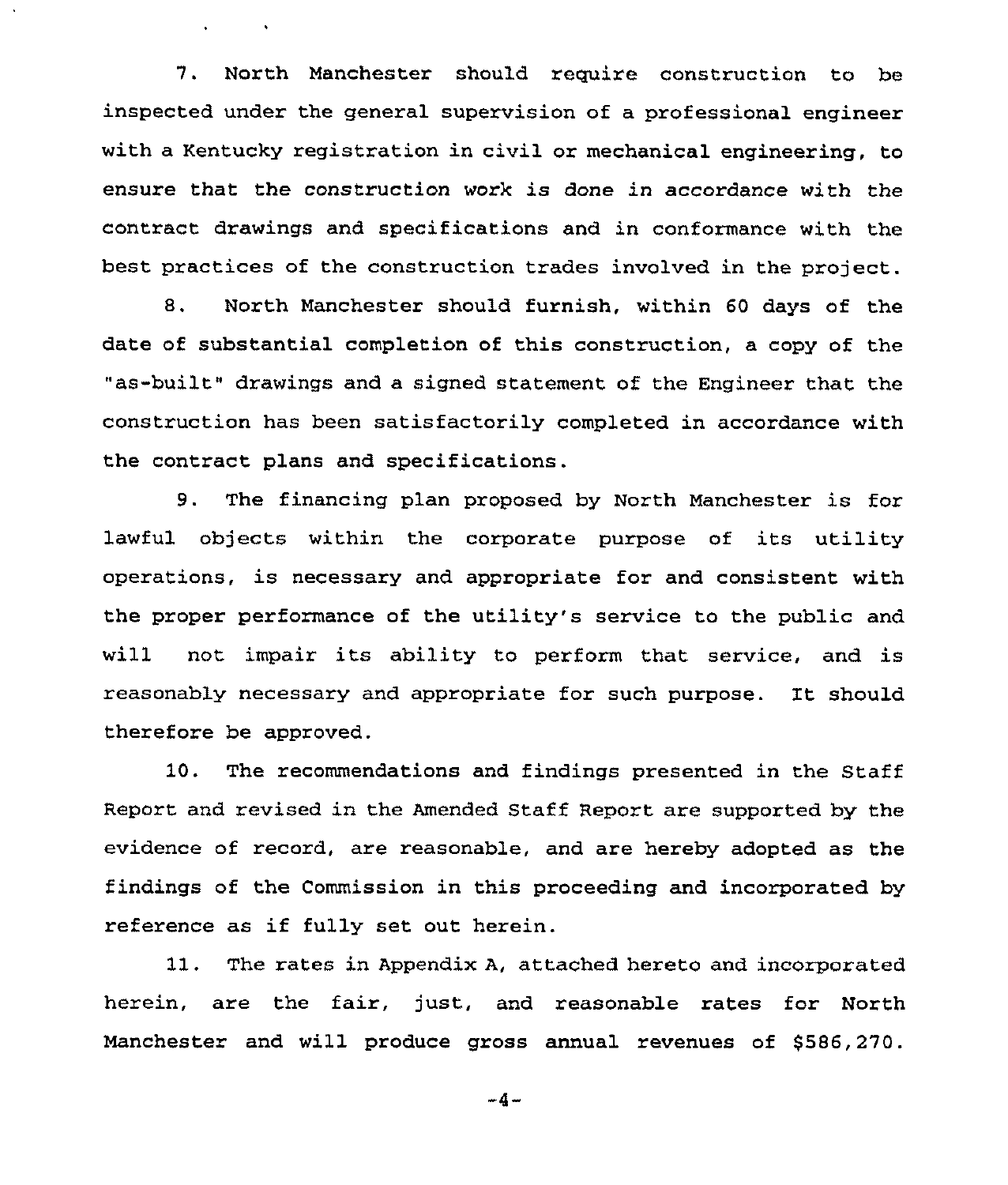These rates will allow North Manchester sufficient revenues to meet its operating expenses and service its debt.

12. The rates proposed by North Manchester would produce revenues greater than that found reasonable herein and should be denied.

IT IS THEREFORE ORDERED that:

 $\mathbf{c} = \mathbf{0} \times \mathbf{0}$  .

1. North Manchester be and it hereby is granted <sup>a</sup> Certificate of Public Convenience and Necessity to proceed with the proposed construction project as set forth in the drawings and specifications of record herein.

2. North Manchester's financing plan consisting of a 82,621,001 loan from KIA and a contribution from the applicants for service of \$184,320 is hereby approved. The financing herein approved shall be used only for the lawful purposes specified in North Manchester's application.

3, The rates proposed by North Manchester in its application are denied.

4. The rates in Appendix <sup>A</sup> are approved for service rendered by North Manchester on and after the date of this Order.

5. Within 30 days of the date of this Order, North Manchester shall file with the Commission its revised tariff setting out the rates approved herein.

6. North Manchester shall comply with requirements contained in Findings <sup>3</sup> through 8.

-5-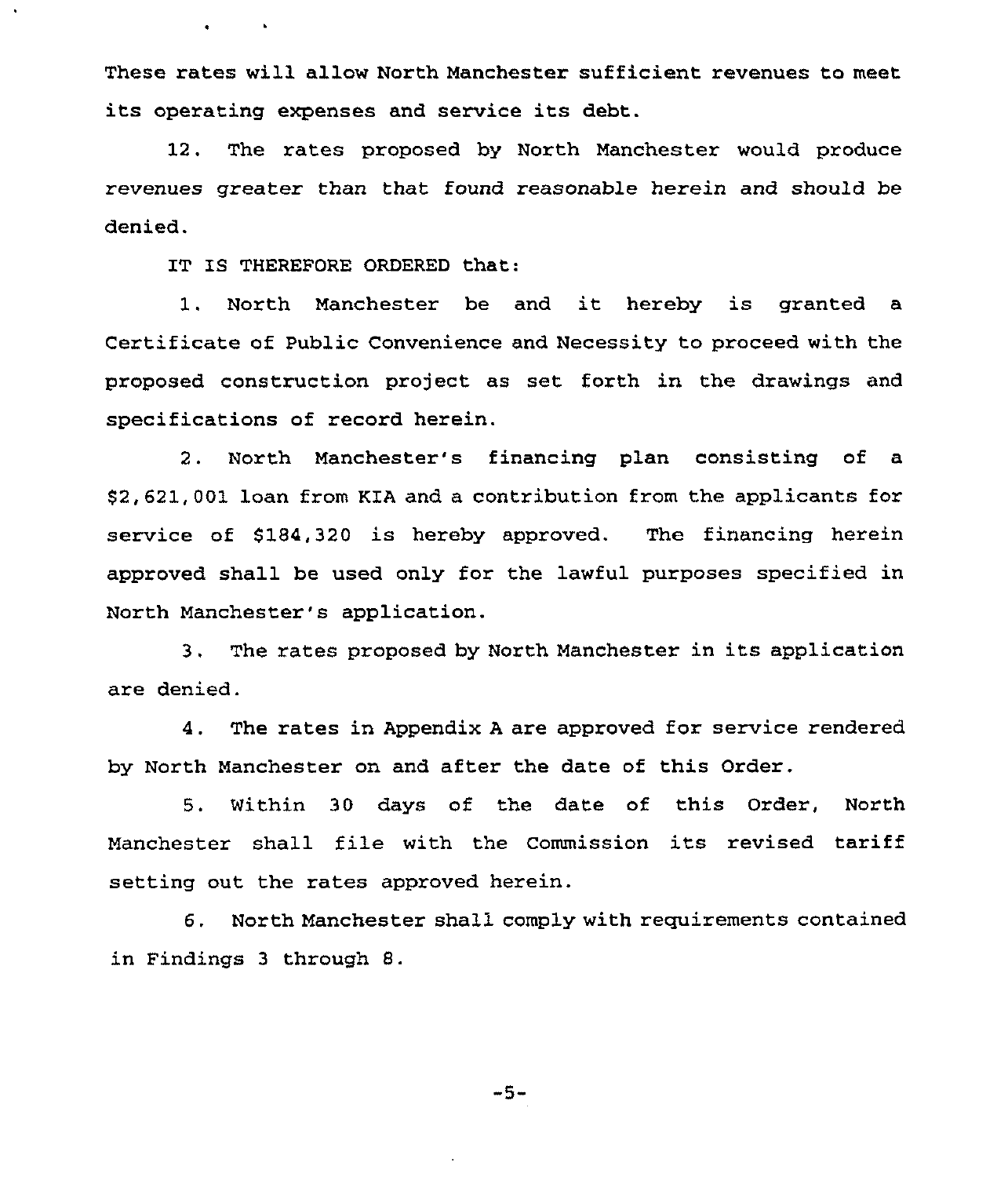Done at Frankfort, Kentucky, this 28th day of April, 1994.

PUBLIC SERVICE COMMISSION

 $d$ Chairman

Vice Chairman

Beathitt Commissioner

ATTEST:

 $\ddot{\phantom{a}}$ 

 $\mathcal{A}^{\text{c}}$  and  $\mathcal{A}^{\text{c}}$  and  $\mathcal{A}^{\text{c}}$ 

BB Mill